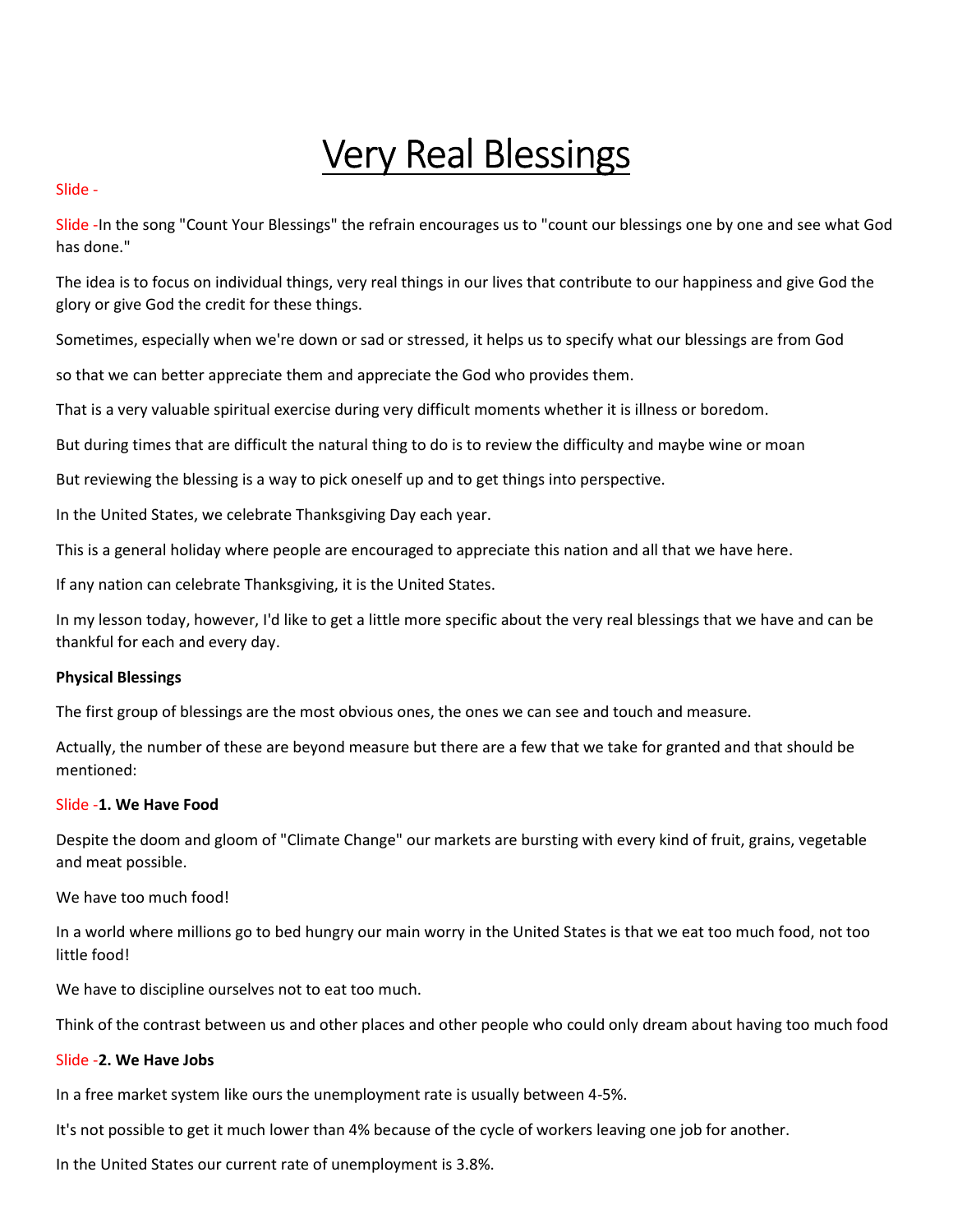This means that 96.2% of the people who want a job or want to work, have a job.

Economically and statistically - it doesn't get much better than this.

Oh, you may not have the job you want or the one you feel you deserve;

maybe you could use more money - but we all have paying jobs and that's a very real blessing!

#### Slide -3. We Have Peace

The history of the world is the history of war interrupted by short periods of peace.

The United States, as a nation, has been at peace for almost 60 years.

Oh yes, there are terrorist attacks, foreign wars, threats of war but here in the United States no civil wars

No army is occupying our cities, no one is shelling our buildings - no bombs, no civil unrest.

We complain a lot, and comment on other nations' problems, but we are at peace.

If you don't think that 60 years of political freedom, and civil peace is a blessing –

Then ask people from other countries who have experienced war and oppression if this is not a true blessing.

Ask the relatives of some 500,000 people in Syria who have been killed, by their own president.

Dropping barrel bombs in housing developments.

Indiscriminately killing women, children, babies, the elderly.

A million refugees just trying to get out of the way of those bombs and bullets. That is their reality.

Slide -Like I said, we take these type of blessings for granted but we shouldn't because:

A change in weather could damage our harvest resulting in food shortages.

The best farming techniques can't control drought or floods - only God does this.

And there's no guarantee that the economy will always be good.

Economies are fragile things and the government can't protect you if there's a depression that throws many people out of work.

I know because we have experience economic depression in my life time

Of course, we shouldn't take peace for granted either.

Wars can begin over little things.

Leaders with big egos have been known to plunge their nations into foolish and bloody wars.

One person with one bomb could destroy our sense of peace and safety.

I say this because these blessings we have are very real, and we are actually experiencing them now,

and we should be thankful for them because they can disappear.

I am sure we remember the day when a plane flew into one of the towers

We all remember where we were and asking ourselves is this for real, actually happening.

At first thinking it was an accident a plane hitting the tower but then to see the second plane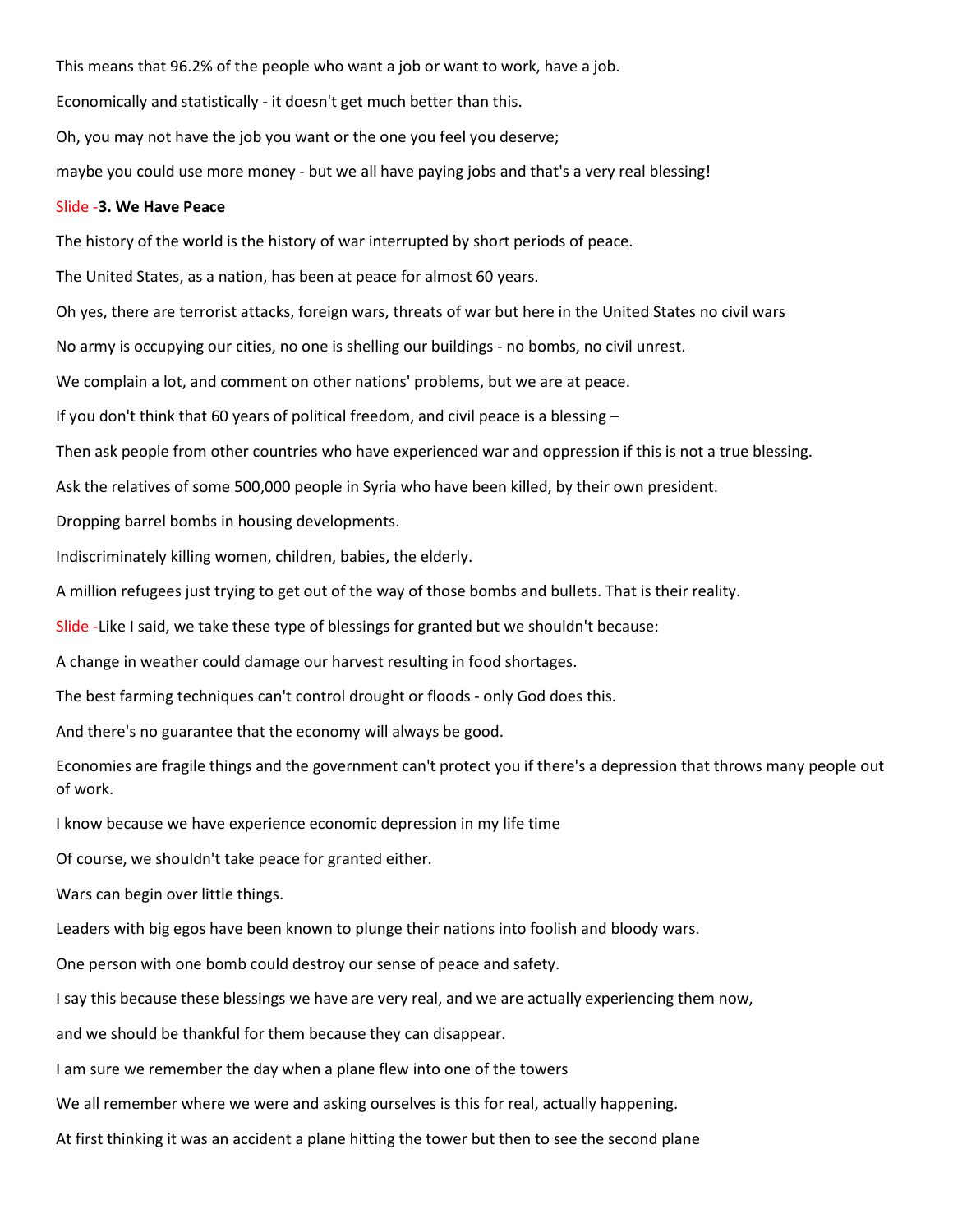Then to realize this was done on purpose and then to watch those towers come down.

And that happened in just a few hours of one day and then started a new reality for Americans.

## Spiritual Blessings

Of course, as Christians we not only give thanks for physical things but also the spiritual blessings we enjoy in Christ.

Again, there are numerous but a few and very tangible ones are:

## Slide -1. Knowledge of the Truth

Slide -Jesus said in John 8:32 "And you shall know the truth, and the truth shall make you free."

- 1. Slide We know the truth about: Where and how the world began
- 2. Slide We know the truth about: Why we exist
- 3. Slide -We know the truth about: How it will end and what will happen
- 4. Slide -We know the truth about: What happens after death and how we prepare for death, we don't speculate
- 5. Slide -We know the truth about: How to live in this world
- 6. Slide -We know the truth about: Who and how God is, we know that.

We are free from ignorance, fear, shame and condemnation we have the truth against which all things can be measured.

That's a blessing

## Slide -2. Friendship with God

Slide -Jesus said, in John 15:14 "You are My friends if you do whatever I command you."

Most of us strive to find and keep friends, they are among the most precious things we have.

Many try to cultivate friendships among the rich and powerful to gain advantage somehow.

We, however, are friends with God, the creator of wealth, the seat of all power.

In the Old Testament the Jews had to go through a priest and he in turn had to go through an elaborate ceremony in order to communicate with God.

Violation of the manner of communication resulted in death.

#### But as Christians, we are intimate friends with God.

We talk to Him when we want to, whenever we want to. At any time, at any place

We can ask for forgiveness at any time, we can ask for favors; we can praise and rejoice at all times and every day.

Why? All because we are friends with God.

We know what He wants, and we know what pleases Him.

# Do you realize, God enjoys our company and because of Christ we enjoy His company?

And we enjoy it without fear, without condemnation, without ceremony, without dread because we look forward to being together forever in heaven.

An arrangement that God Himself has organized and guaranteed us through His Son Jesus Christ.

We should be very thankful for that.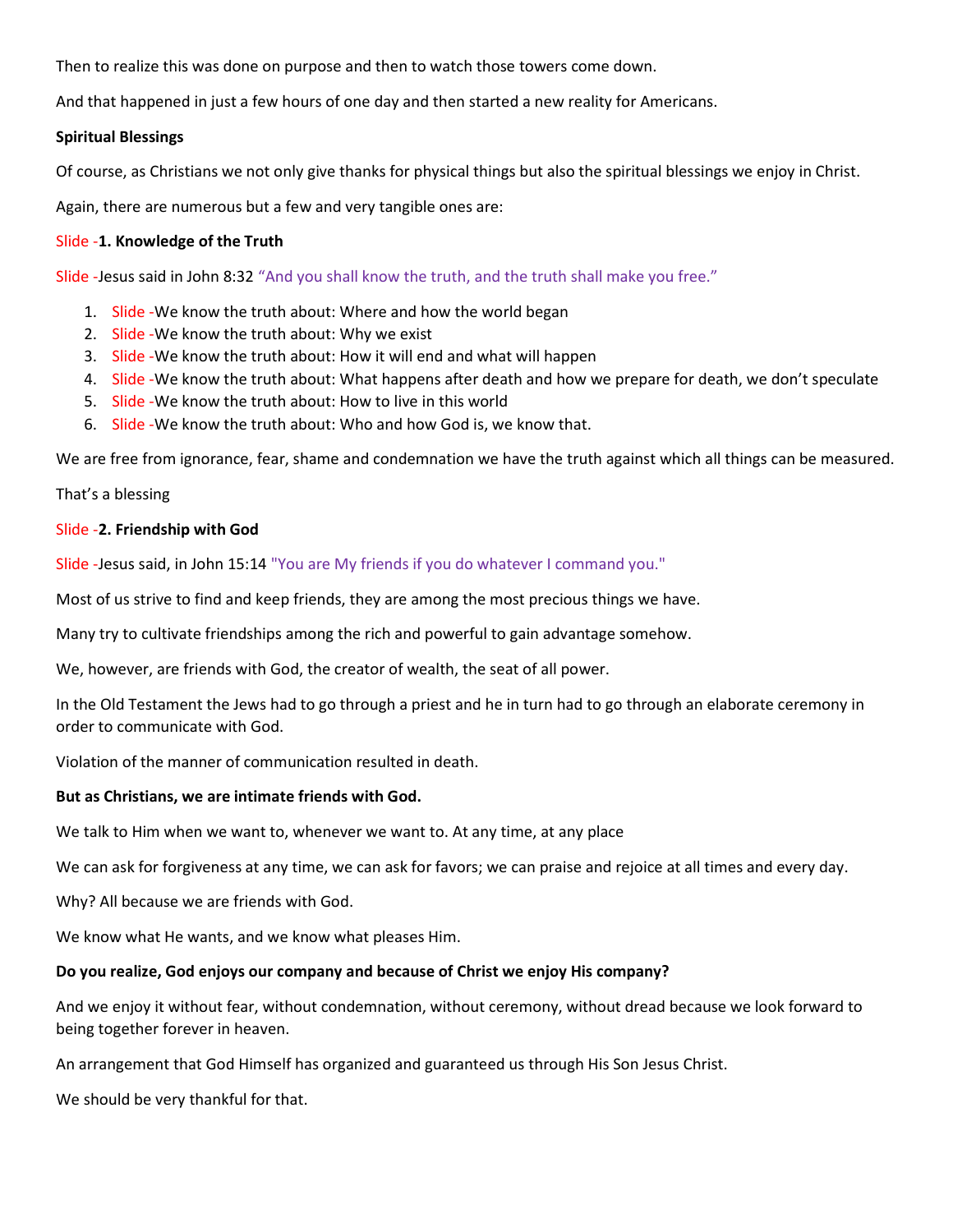#### Slide -3. Eternal Life

Slide -John 3:16 "For God so loved the world that He gave His only begotten Son, that whoever believes in Him should not perish but have everlasting life."

We will not be extinguished.

Isn't that the most difficult thing when we lose someone, they are not there anymore.

We may had just talked with them last week or a couple of days ago and then they are gone.

We will never see them again in this life.

But God promises us eternal life

I will not be extinguished I will be me but a perfect me forever.

#### This is the great promise of Christianity. True Christianity

#### The ceremonies we do all point to this:

Slide -Baptism acts out a burial and a resurrection to a new life.

Communion reminds us of the way this was accomplished through the death and resurrection of Jesus.

Regardless of the condition of our lives now, the great blessing of Christianity is that we know that we will always be us

and someday will become the us we always wanted to be forever.

We all know we are not perfect right now, we are still striving for that perfection but someday we will be perfect in Christ.

The promise that God has made to us is that someday it will happen, finally.

Slide -Paul says in Ephesians 1:3 "Blessed be the God and Father of our Lord Jesus Christ, who has blessed us with every spiritual blessing in the heavenly places in Christ"

and these three,

knowledge of the truth, friendship with God and eternal life are the very real blessings into which all of the others can fit.

#### Floral City Blessings

Now this review of our blessings would not be complete if we didn't mention some of the very real blessings that we,

as Christians here in this church enjoy from God.

#### Slide -1. We have Unity

There is one mind and one heart in this congregation - it exists, and it is evident.

Oh, there are the normal stresses and strains that occur from time to time (but that's normal in any family).

But we are united one belief, one hope, one love for God and each other.

Slide -Ephesians 4:3-5 "endeavoring to keep the unity of the Spirit in the bond of peace. There is one body and one Spirit, just as you were called in one hope of your calling; one Lord, one faith, one baptism"

While in the society around us there is suspicion, intolerance, division among cultural groups or political groups.

Here, in the Lord's church, we have different cultures living in harmony.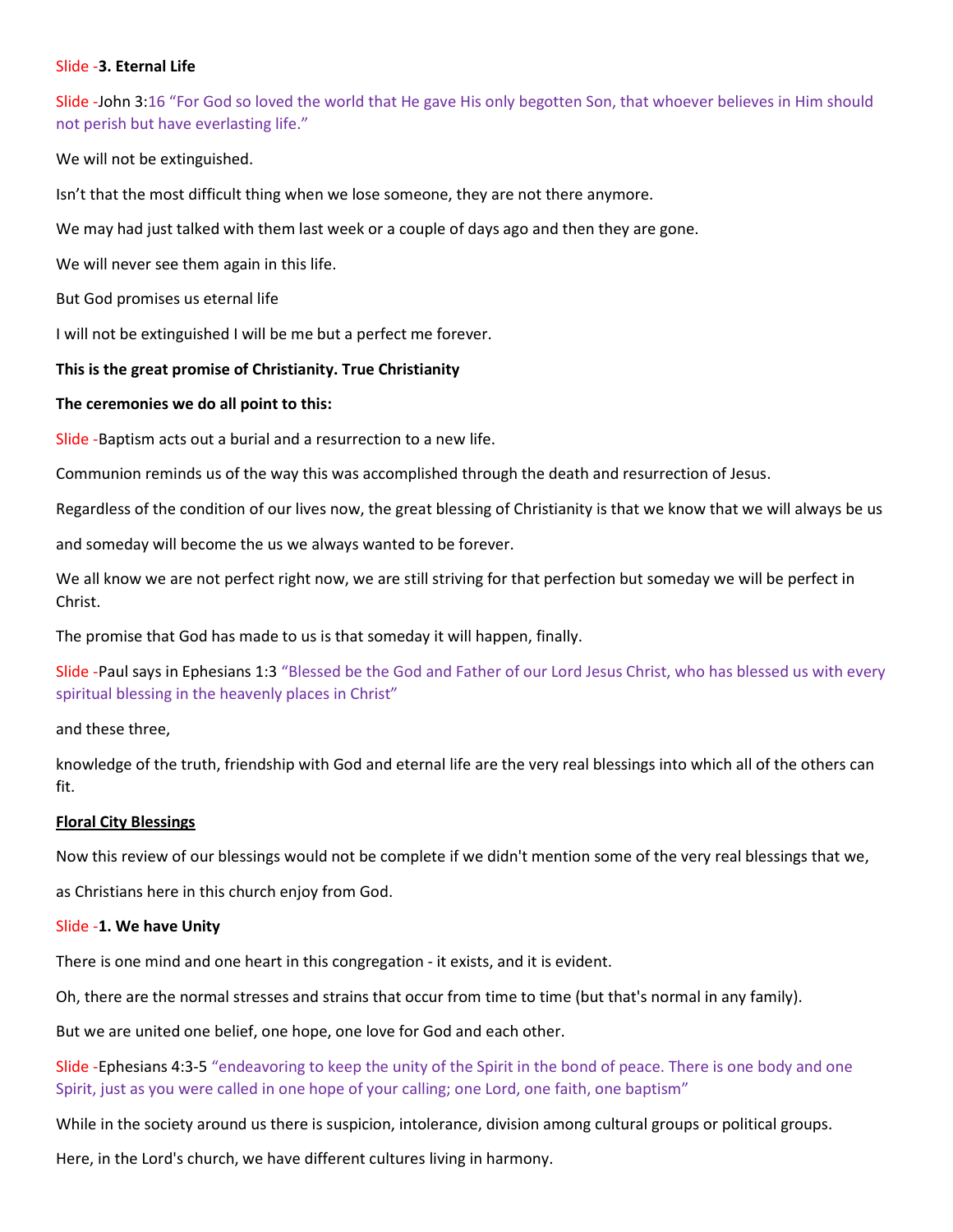We are enjoying a golden period of peace and unity - not every church has this -

we have to realize that this is a very great and very real blessing.

#### Slide -2. We have Opportunity

In many places the church has to deal with: War, civil unrest, tragedy, poverty, disease, persecution, etc.

Most of the church's efforts are invested in staying alive! And have been since the beginning.

We, on the other hand, have peace, prosperity, modern technology.

We have a full-time minister while in many other churches one minister is caring for two or more congregations.

Opportunity is staring us in the face!

Slide -Opportunity to reach out and share our faith (online; personal outreach, also known as evangelism!)

Opportunity to grow and build relationships with one another in Christ.

Not every congregation has these opportunities, not every church can devote all its efforts to growth –

we need to recognize what we have here, and not let these opportunities go by.

#### What To Do

You know, when you stop to think of it, all of these physical, spiritual, and individual blessings can overwhelm us -

we don't know what to do with them all!

In order to really appreciate all we have fully, here are a few things we need to do:

#### Slide -1. Give thanks for all things

You can't really be satisfied with your blessings unless you give thanks.

This is why many rich people or those with great talent or advantages but no faith, often feel unfulfilled, unsatisfied –

they are not grateful, they don't give thanks (they think there's no need).

Paul says that this is the sin that leads to all others:

Slide -Romans 1:21 "because, although they knew God, they did not glorify Him as God, nor were thankful, but became futile in their thoughts,

The first sin, neglect to say thank you and that can lead to all the others.

Giving thanks, having a grateful heart before God is what enables us to actually enjoy our blessings with a clear conscience and a peaceful heart.

The nation "feels" thankful once a year on the holiday –

as Christians we should give thanks and be grateful for everything, every day –

and in doing so enjoy the spiritual blessings that come from having a thankful heart.

Another thing to do in order to fully appreciate our many blessings...

## Slide -2. Take the time to enjoy all your blessings

People are in such a hurry - they miss so many wonderful things in life.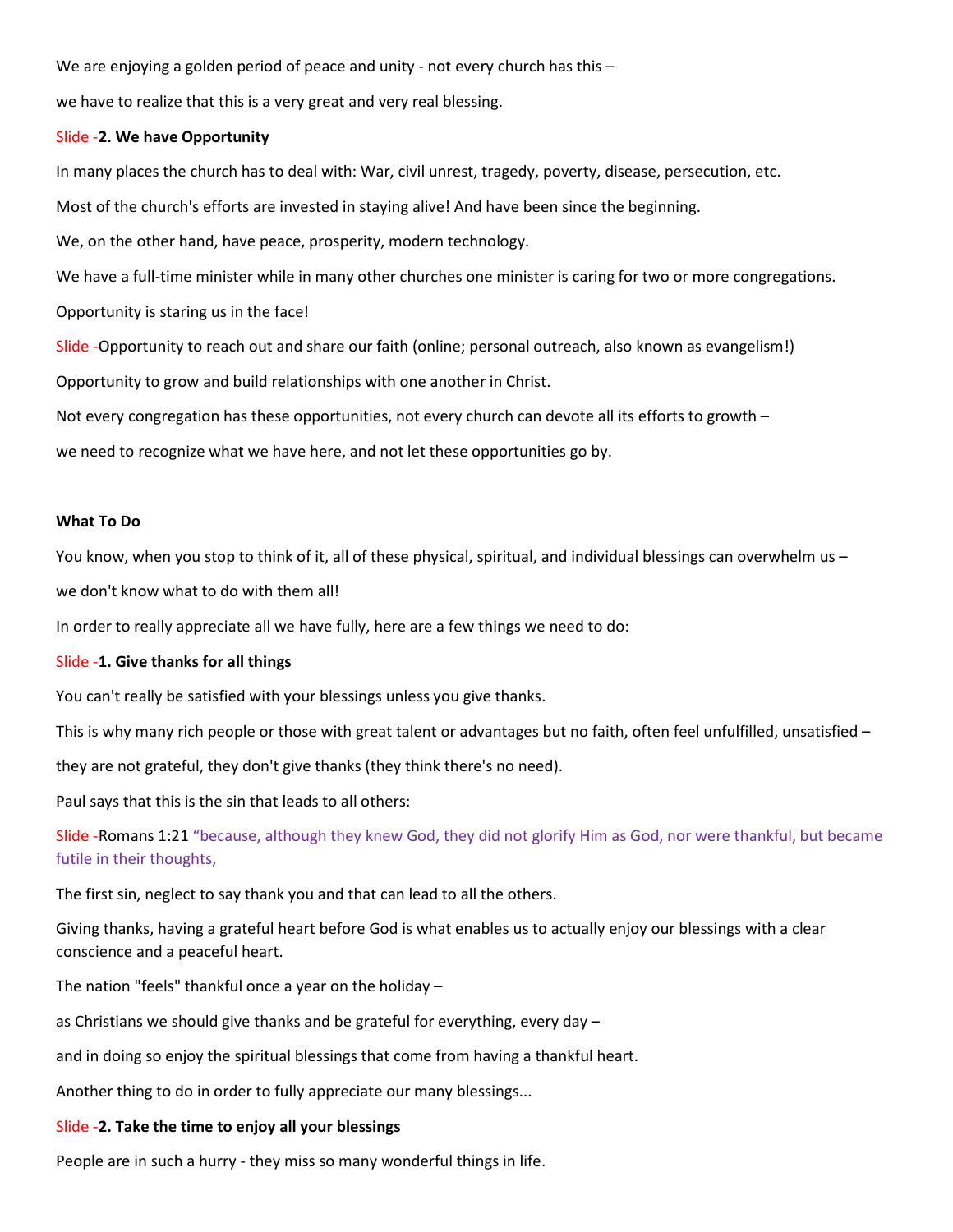It's not a sin to take the time to savor, to enjoy, to taste the good things of God.

It's ok to celebrate with food and laughter and fellowship.

Did Jesus not attend a wedding as well as a funeral?

Do we think we're better Christians because we seldom laugh?

Or we don't rejoice? Or celebrate?

Slide -Paul says that self-denial for its own sake may look like true religion,

but it has no power to make you better or more pleasing to God - Colossians 2:16-23.

"So let no one judge you in food or in drink, or regarding a festival or a new moon or sabbaths, 17 which are a shadow of things to come, but the substance is of Christ. 18 Let no one cheat you of your reward, taking delight in false humility and worship of angels, intruding into those things which he has not seen, vainly puffed up by his fleshly mind, 19 and not holding fast to the Head, from whom all the body, nourished and knit together by joints and ligaments, grows with the increase that is from God. 20 Therefore, if you died with Christ from the basic principles of the world, why, as though living in the world, do you subject yourselves to regulations— 21 "Do not touch, do not taste, do not handle," 22 which all concern things which perish with the using—according to the commandments and doctrines of men? 23 These things indeed have an appearance of wisdom in self-imposed religion, false humility, and neglect of the body, but are of no value against the indulgence of the flesh."

Why do you think God gave the Jews many festivals throughout the year where they were to celebrate, feast, rejoice and be thankful?

And just for a day but for a week.

Life is hard enough all by itself.

God wants us to be thankful and actually enjoy the things He has given us to enjoy.

If as a parent, you would enjoy watching your son or daughter enjoy something you have given them

Image the satisfaction that God takes as our Father observing how we enjoy and savor the good things that He has given us, same thing.

Finally, in the face of so many blessings...

#### Slide -3. Take advantage of your blessings

A. Physical Blessings - as far as your physical blessings - build on them; grow; invest in yourself, your family, your church, your business, your community.

Solomon says that you need to:

Slide -Ecclesiastes 11:1 "Cast your bread upon the waters, for you will find it after many days."

In other words, launch out, step out in faith, step up and take responsibility - God will provide.

Take advantage of these times of blessings, is necessary they don't go on indefinitely.

You don't always have your health, you don't always have opportunity

God gives us blessing and I believe the He enjoys the fact that we exploit them and use them.

That we share them and rejoice in them

B. Spiritual Blessings - finally, as far as our spiritual blessings are concerned,